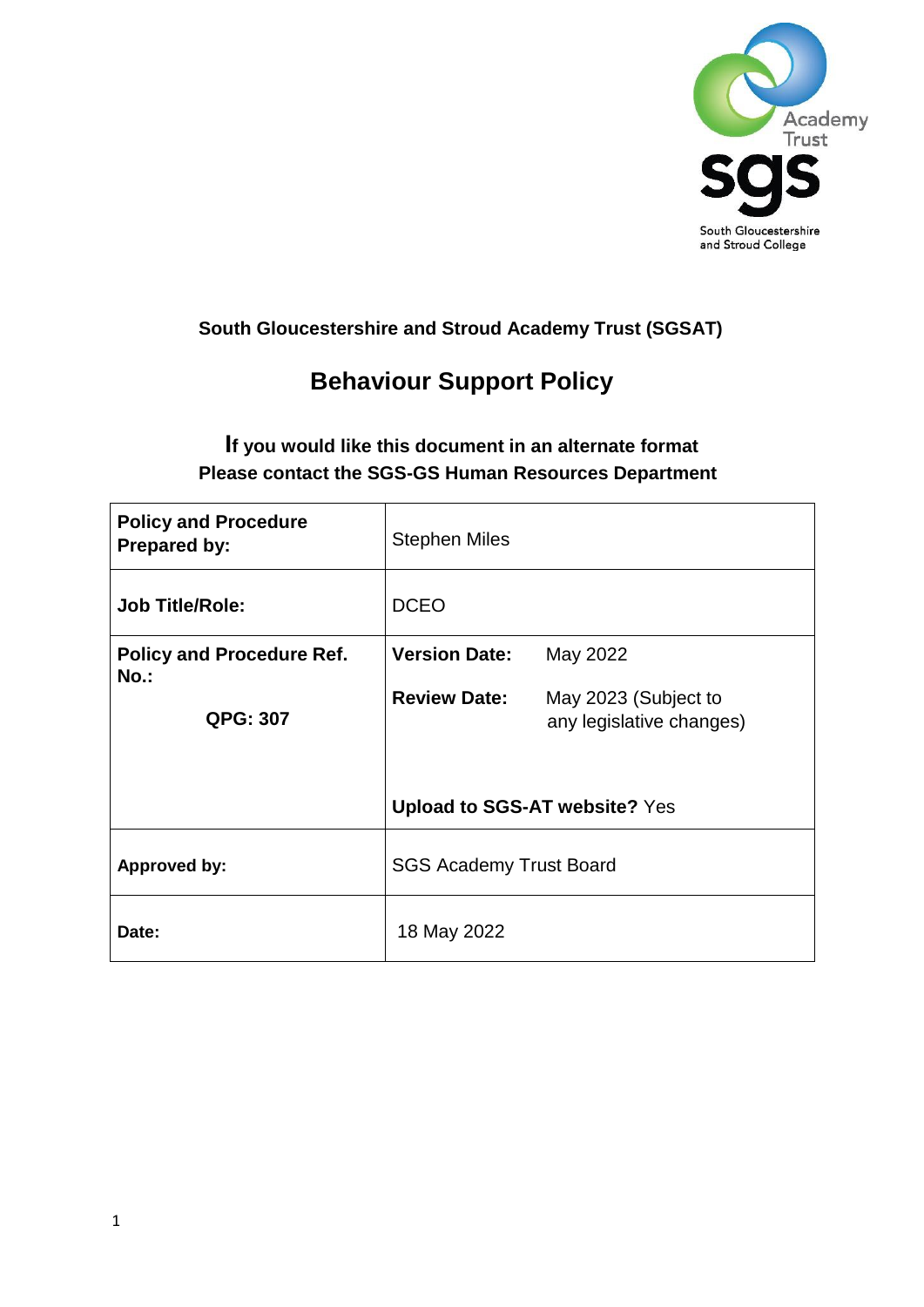#### **9. MANDATORY INITIAL IMPACT SCREENING**

✓

Completed by:

Name SD MILES Title DCEO 26/04/2021

I have read the guidance document: Completing a Policy Impact Assessment? ✓ If this policy has been up-dated, please tick to confirm that the initial impact screening has also been reviewed:

| EQUALITY AND DIVERSITY IMPACT ASSESSMENT                                                                                                                                                              |                                                                                                                                                                                                               |     |                               |  |  |
|-------------------------------------------------------------------------------------------------------------------------------------------------------------------------------------------------------|---------------------------------------------------------------------------------------------------------------------------------------------------------------------------------------------------------------|-----|-------------------------------|--|--|
| Characteristic                                                                                                                                                                                        | This policy seeks to:                                                                                                                                                                                         |     |                               |  |  |
| Age                                                                                                                                                                                                   | No appreciable impact                                                                                                                                                                                         |     |                               |  |  |
| Disability                                                                                                                                                                                            | Treat with equal dignity, all learners and staff; and monitor participation, performance<br>and progress of learners and staff with disabilities and act to address inequalities.                             |     |                               |  |  |
| <b>Faith or Belief</b>                                                                                                                                                                                | Supports staff and learners to recognise and address religious or racial discrimination<br>and incitement to religious hatred                                                                                 |     |                               |  |  |
| Gender                                                                                                                                                                                                | Protect staff and learners from sexism in all forms                                                                                                                                                           |     |                               |  |  |
| Race or Ethnicity                                                                                                                                                                                     | Ensure that staff and learners are equipped to recognise racial and ethnic diversity and<br>to challenge racial and ethnic discrimination                                                                     |     |                               |  |  |
| Orientation                                                                                                                                                                                           | Eliminate discrimination on the grounds of sexual orientation and promote equality of<br>opportunity through a supportive, inclusive environment                                                              |     |                               |  |  |
| Gender reassignment                                                                                                                                                                                   | Respect the rights of individuals and address the inequality of right for persons under<br>the age of 18.                                                                                                     |     |                               |  |  |
| Economic disadvantage                                                                                                                                                                                 | No appreciable impact                                                                                                                                                                                         |     |                               |  |  |
| <b>Rural</b> isolation                                                                                                                                                                                | No appreciable impact                                                                                                                                                                                         |     |                               |  |  |
| Marriage                                                                                                                                                                                              | No appreciable impact                                                                                                                                                                                         |     |                               |  |  |
| Pregnancy & maternity                                                                                                                                                                                 | No appreciable impact                                                                                                                                                                                         |     |                               |  |  |
| Carers & care leavers                                                                                                                                                                                 | Use available resources to identify and address any issues of inequality as a result of<br>being in care or a care leaver. Supporting learners both academically and pastorally in<br>order to be successful. |     |                               |  |  |
| Vulnerable persons                                                                                                                                                                                    | Use available resources to identify and address any issues of inequality as a result of<br>being a vulnerable person. Supporting learners both academically and pastorally in<br>order to be successful.      |     |                               |  |  |
| Please identify any sections of the policy that specifically seek to maximise opportunities<br>to improve diversity within any of the Trust's stakeholder groups:                                     |                                                                                                                                                                                                               | n/a |                               |  |  |
| Please identify any sections of the policy that specifically seek to improve equality of<br>opportunity within any of the Trusts's stakeholder groups:                                                |                                                                                                                                                                                                               | n/a |                               |  |  |
| Is there any possibility that this policy could<br>If you have ticked yes (red), which characteristic<br>will be most affected?<br>operate in a discriminatory way?<br>$\Box$<br>×<br>Choose an item. |                                                                                                                                                                                                               |     |                               |  |  |
| If yes please confirm that the Policy has been sent for a full Equality $\&$<br>□                                                                                                                     |                                                                                                                                                                                                               |     | Click or tap to enter a date. |  |  |
| Diversity Impact Assessment, and note the date:                                                                                                                                                       |                                                                                                                                                                                                               |     |                               |  |  |

**Note:** if the policy does not seek to increase diversity or improve equality you should go back and review it before submitting it for approval.

| <b>MAPPING OF FUNDAMENTAL RIGHTS</b>     |                                    |  |
|------------------------------------------|------------------------------------|--|
| Which United Nations Convention on the   | Art. 3 Best interests of the child |  |
| Rights of the Child (UNCRC), Right does  | Choose an item.                    |  |
| this policy most protect:                | Choose an item.                    |  |
| Which Human Right (HRA) does this policy | Art. 2 Right o life                |  |
| most protect:                            | Choose an <i>item</i> .            |  |

#### **DATA PROTECTION & PRIVACY BY DESIGN SCREENING**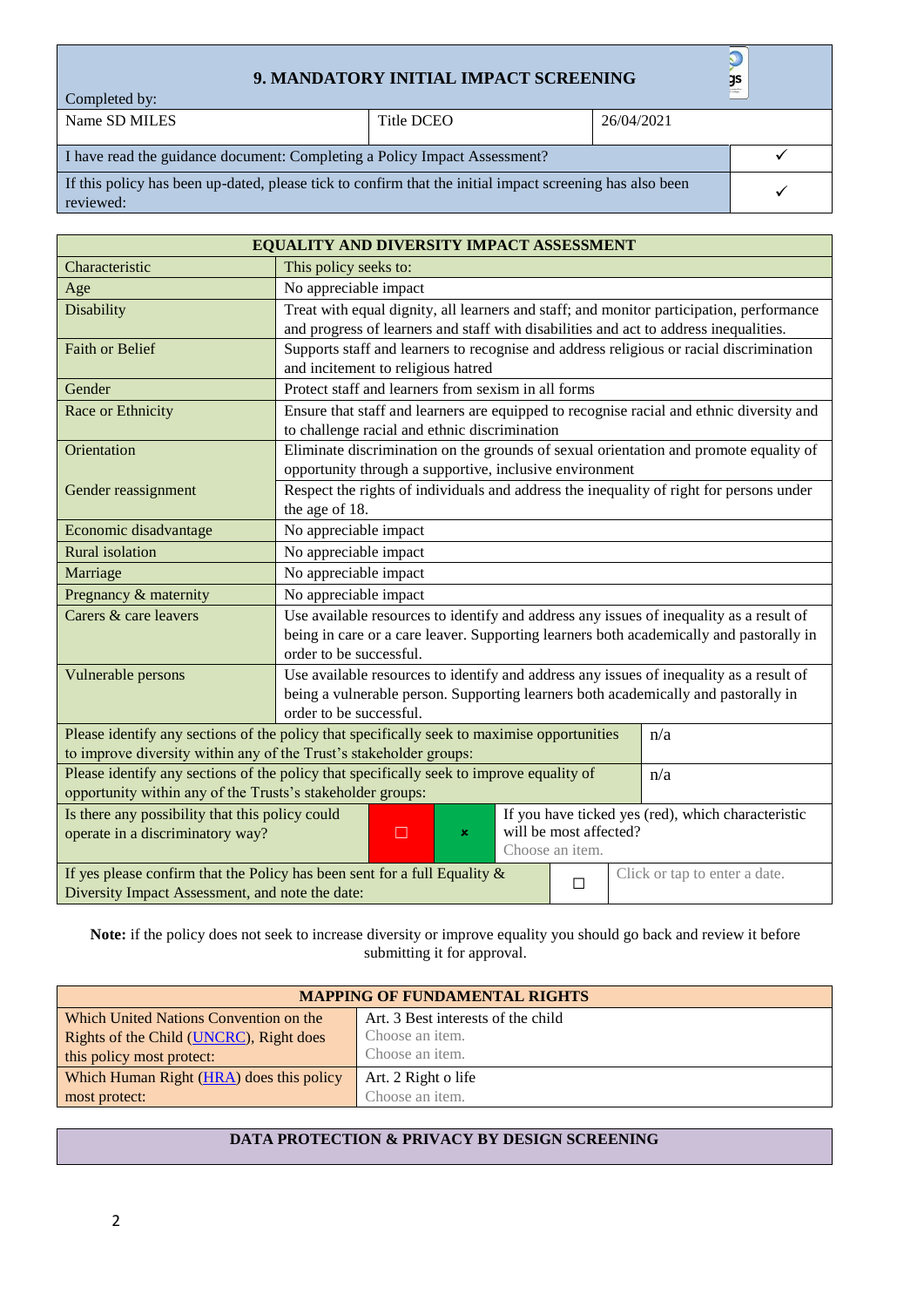| Tick to confirm that you have considered any data protection issues as part of the design and implementation<br>of this policy; and, that implementing this policy will not result in the collection, storage or processing of<br>personal data outside of official College systems: |   |
|--------------------------------------------------------------------------------------------------------------------------------------------------------------------------------------------------------------------------------------------------------------------------------------|---|
| Tick to indicated that this policy has or requires a Data Privacy Impact Assessment:                                                                                                                                                                                                 | П |

3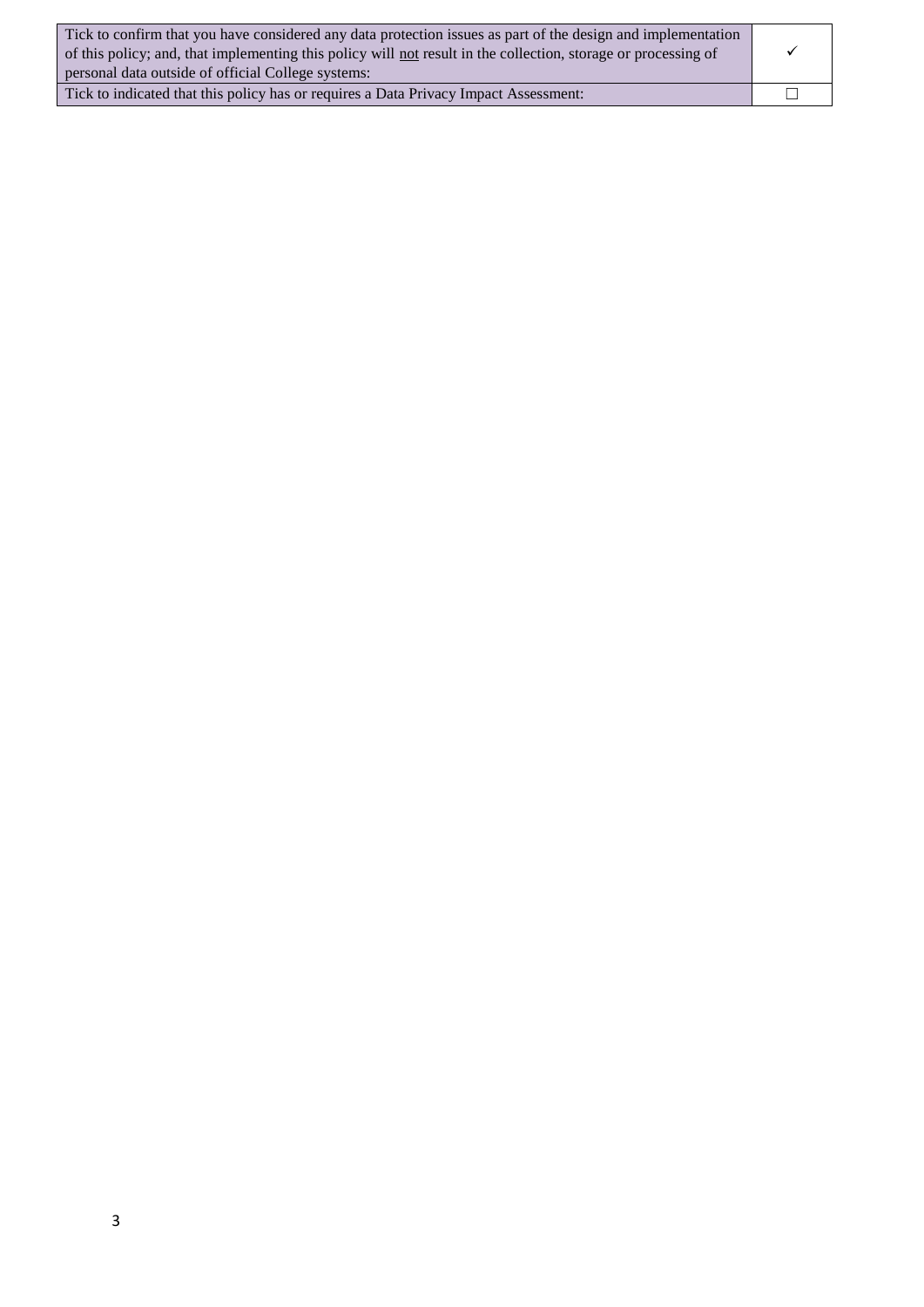# **SGSAT Behaviour Support Policy**

# **Our Ethos**

**SGS Academy Trust seeks to create a learning environment for all our students which encourages and reinforces positive behaviour and mutual respect for all. It acknowledges that if students and staff feel safe and secure this will have a positive impact on teaching and learning.** 

This policy sets out how SGSAT will promote good behaviour that contributes to student progress, encourage self -discipline and respect, prevent bullying, keep students and staff safe, and ensure equality for all.

SGSAT schools will provide a caring and supportive learning environment that encourages positive behaviour where all members of the school community feel valued, safe and respected. Promoting and teaching positive behaviour is central to ensuring academic achievement, independence and community participation. Parents and carers also play an important part in this.

At SGSAT we recognise that all behaviours are functional or communicative acts (for example, gaining attention or a coping strategy). Challenging behaviour is largely learned through a history of interactions between the person and the environment. The most effective response to these behaviours is to encourage alternative, appropriate responses, rather than simply to impose sanctions. Each school has its own reward and sanction strategy and consistent application of these are vital to protect the learning and safety of students. But we also aim to understand the underlying factors causing the behaviour in order to respond positively, consistently and effectively. We recognise, for example, that young people who have been exposed to trauma are more likely to have psychological and behavioural problems, and there is evidence that greater trauma exposure is associated with more severe and diverse behaviour problems.<sup>1</sup>

Sanctions can sometimes echo or reinforce the systemic trauma that a student may have experienced. We therefore seek to minimise any trauma-causing potential of the school environment and teach young people explicitly about mental wellbeing, providing young people with a safe and caring environment. Our aim is to empower the individual to manage their own behaviour and display emotional regulation and independence. We will aim to raise the self-esteem and improve the socialisation of all our students.

We therefore prefer the term 'behaviour support' to behaviour management, as it implies the need to consider all aspects of each student's behaviour, rather than just those identified as 'problem or difficult'. Passive, non-assertive behaviours restrict a student's independence and learning as much as those which are perceived as being 'problem' behaviours.

# **Our Behaviour Support Principles**

- We recognise that the ultimate function of all behaviour is to meet need. Some students will require support in meeting our expectations.
- We have a paramount duty to keep students and staff safe.
- We are committed to eliminating all forms of discrimination, harassment and bullying as well as promoting equality of opportunity and the wellbeing of all students and staff in our schools.

-

<sup>&</sup>lt;sup>1</sup> Young people's trauma is often discussed with reference to Adverse Childhood Experiences (ACEs) and, more recently, concepts such as Adverse Community Environments (McEwen & Gregerson, 2019). The former focuses predominantly on three categories of experience: neglect, abuse and household dysfunction. The latter is concerned with the role of systemic factors in causing and compounding trauma: systemic trauma refers to the harm caused to people by contextual features of environments and institutions through, for example, poverty, racism and other forms of discrimination and oppression (Goldsmith, Martin & Smith, 2014).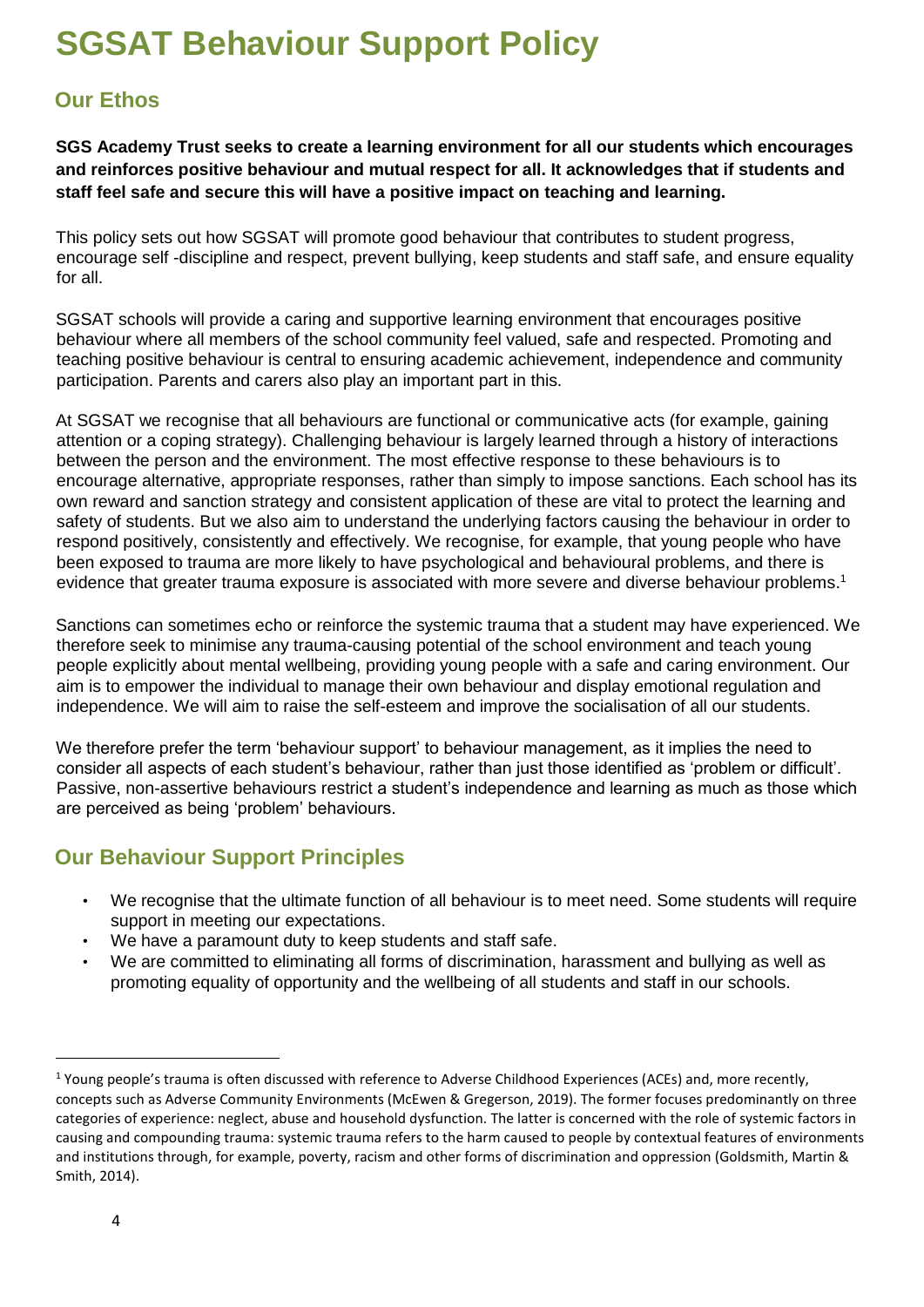- Our schools should be places where praise and encouragement are the norm, because this is the most effective means of achieving positive behaviours. Schools' rewards and sanctions strategies will detail the ways this happens in each setting.
- We recognise that punishment rarely changes behaviour in itself, but young people do need to clearly learn from experiencing the outcomes of their behaviour choices, which can often be negative.
- We will support and encourage students' active participation in the school and the wider community at all times, not least because participation improves belonging, which improves behaviour.

## **The School Environment**

The school environment should be designed as far as possible to support positive behaviour and give clear messages to the students about the extent to which they and their efforts are valued. Classrooms should be organised to support student access to learning, on-task behaviour, and appropriate social and interactional skills and independence. Materials and resources should be arranged to aid communication, understanding, and accessibility and reduce anxiety, uncertainty, frustration and disruption. We recognise that transition from an activity or area of the school, together with social times such as lunch and break, may cause particular anxiety for some students or opportunities for inappropriate behaviour, and we will seek to minimise these risks. Displays should help develop self-esteem through demonstrating the value of every individual's contribution, and the school overall should provide a welcoming environment.

#### **Behaviour Plans**

Some students will have specific behaviour plans, which are used to agree how behaviour is to be supported for a student so that there is consistency throughout the school and sometimes the wider community. These should be shared with all staff. Each plan will be personalised for each student and will include strategies to recognise triggers and de-escalate behaviour that challenges, alongside strategies that support the student's sensory, language and communication needs.

# **Recording and Reporting**

All incidents of behaviour that challenge must be recorded using Arbor. Records must also be maintained if harm occurs to the student or others on an accident form and written in an accident book. Every incident of physical intervention must be recorded as part of the serious incident report on Arbor. Parents/carers will be informed at any time where an unplanned physical intervention has been used to support their child. Senior staff will monitor incidents recorded on Arbor to support staff and students. Leaders may also undertake observations around school to support staff in managing student's behaviour. Other professionals (for example, educational psychologists, mental health workers, counsellors, advisory teachers for autism, occupational therapists and speech and language therapists) may also be involved to fully explore and support the behaviour exhibited by the student.

## **Exclusion**

The decision to exclude a student, either permanently or for a fixed period of time, will only be taken as a last resort and in response either to serious or persistent breaches of the school's sanctions and rewards strategies, and if allowing the student to remain in the school would seriously harm the education or welfare of the student themselves or others in school.

The Headteacher is the only member of staff in a school who can decide to exclude a student. SGSAT does not support the use of unlawful 'informal' or 'unofficial' exclusions where students are sent home, even with the agreement of their parents/carers, for a 'cooling off' period. Any exclusion of a student must be formally recorded. The Headteacher is responsible for the safeguarding of all students on roll during the school day. The only times they are not responsible are if the child is ill and has been kept at home or if they are formally excluded and the responsibility goes to the parents/carers.

The Headteacher will be responsible for ensuring that all decisions about student exclusions will be taken in keeping with the Department for Education's published guidance (detailed below).

In appropriate circumstances, students may be searched and have items confiscated in line with DfE nonstatutory advice. This behaviour policy, as well as the school's Sanctions and Rewards Procedures, may